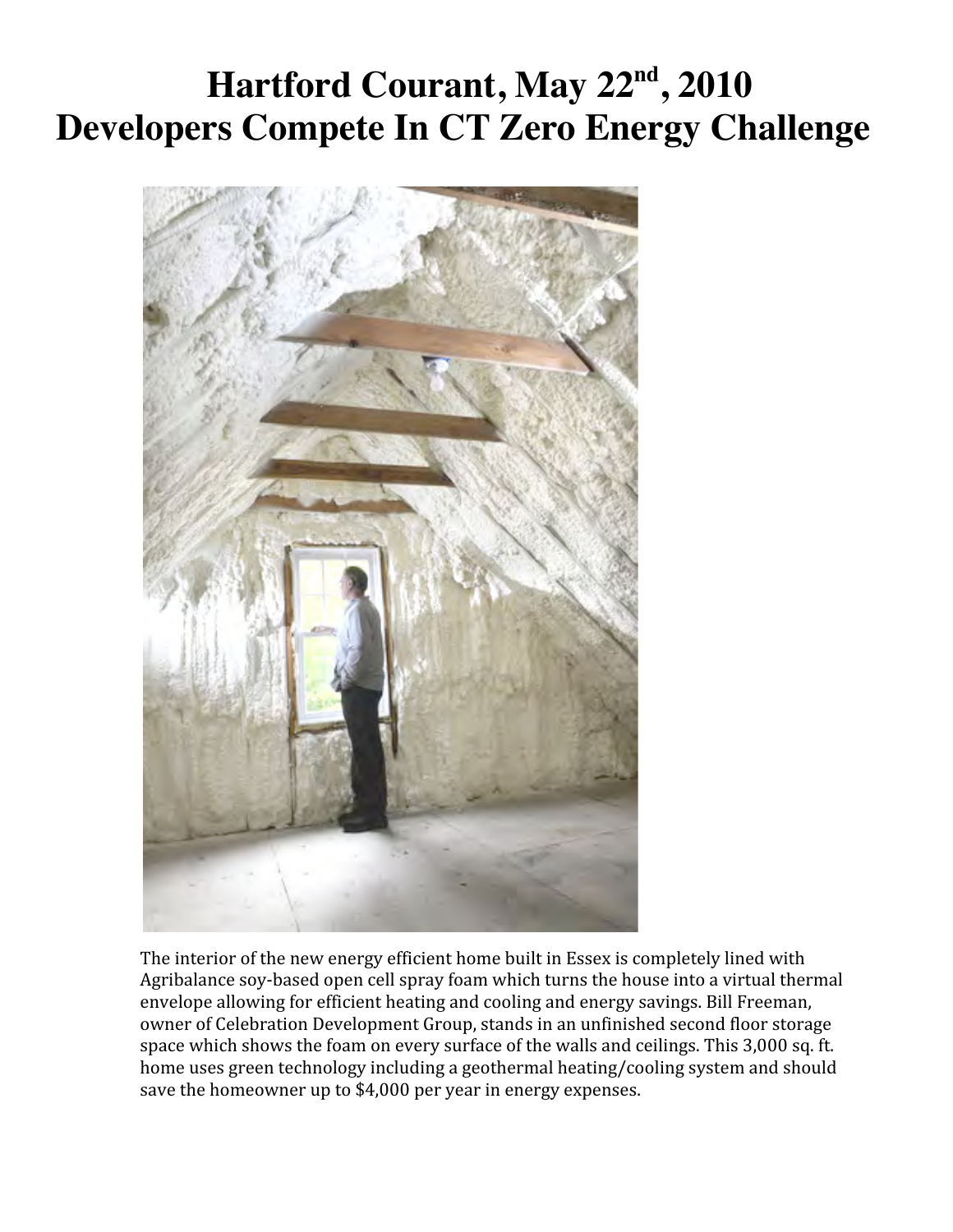William Freeman was on a mission when he built an energy-efficient spec house on Heron
Pond
in
Essex.
He
wanted
to
demonstrate
that
building
green
doesn't
require sacrificing
luxury
or
looks.

"What I tried to do here was combine function with aesthetics," Freeman says while standing
in
the
kitchen
with
its
modern
pendant
lights
and
sparkling
black
granite counters.

The
Heron
Pond
home,
which
sits
in
a
14‐home
subdivision
built
by
Freeman's Celebration
Development
Group,
has
all
the
amenities
a
high‐end
homebuyer
might require, including a first-floor master-bedroom suite with a luxurious master bathroom, a full-house sound system, a media room and a kitchen with the latest stainless steel appliances.

But it's the guts of the house of which Freeman is most proud. That's where you'll find the geothermal
heating
and
air‐conditioning
system,
the
sprayed‐in
foam
insulation,
the manifold water system and the on-demand water heater.

"What we've done here is taken a well-designed house and incorporated all the items that you
get
the
most
return
for,"
Freeman
says.

The Essex house is more than just a challenge for Freeman, though. It's one of 18 projects across
the
state
competing
in
the
CT
Zero
Energy
Challenge,
a
design‐and‐build competition
for
single‐
and
multifamily
homes
between
May
2009
and
December
2010.



The competition, a CT Energy Efficiency Fund program administered by Connecticut Light & Power and United Illuminating, asked builders to create homes that come as close as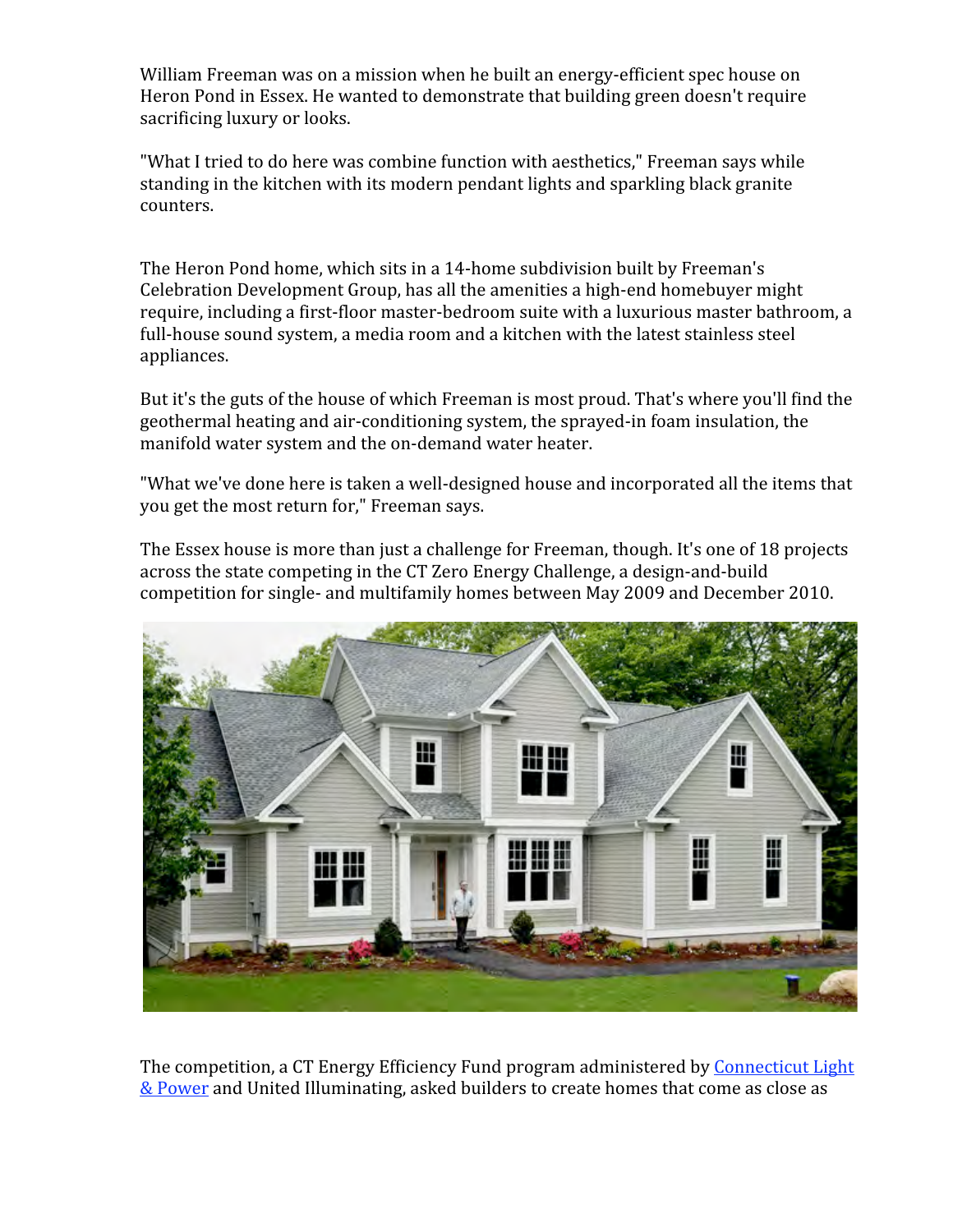possible
to
using
a
net
of
zero
energy,
says
Justin
Lindenmayer,
program
administrator for
residential
new
construction
at
CL&P,
who
spearheaded
the
program.

"The purpose was to demonstrate that homes that greatly exceed code were feasible and possible.
They
weren't
futuristic,"
Lindenmayer
says.
"The
time
to
start
to
build
these homes
is
today."

When the projects are done, a home energy rater gives each home a HERS (Home Energy Rating System) score that compares it to a similar home built to code. The home built to code
has
a
100
rating,
so
a
net
zero
energy
home
would
achieve
a
score
of
zero.

With seven of the homes reporting their testing so far, Lindenmayer says, "we've had one home that's below zero, we've had a few in the 5-15 range, and more in the 20-30 range."

Joseph Swift, an operations supervisor at CL&P, says the 17 projects in CL&P territory and
one
in
UI
territory
represent
a
wide
variety
of
approaches.

"Some of the homes in the challenge are relatively modest, so we're seeing a full spectrum of different types and price ranges," Swift says. "It clearly helps demonstrate that this is not
a
high‐priced
option
that
people
can't
afford."

## **Avon
Challenge
Home**

Another of the firms participating in the CT Zero Energy Challenge is Sunlight Construction Inc. of Avon, which is building a 5,000-square-foot home in its West Hills subdivision
in
Avon.

Sunlight's president, Bill Ferrigno, says he decided to participate in the challenge mainly to
learn
the
new
energy‐saving
technologies.

"It's smart for us to be where the action is and to understand that the buying public is now
interested
in
this,"
Ferrigno
says.

Sunlight took plans it already had for an upscale house and incorporated geothermal heating and cooling, LED lighting, a "very sophisticated insulation system," as well as a 5kilowatt photovoltaic system on the back of the house, which faces due south.

"The
goal
was
to
try
to
not
distinguish
the
look
of
the
house,
and
with
one
notable exception, we've been able to do that," Ferrigno says. "This house is going to have a solar array
on
the
back,
up
high."

Ferrigno says the house, which will eventually be listed at about \$1.25 million, has energy-saving features that added \$45,000 to \$50,000 to the cost of construction. But he points
out
that
numerous
tax
credits
are
in
place,
including
federal
credits
for
the geothermal
and
solar
systems.

Ferrigno also estimates that the house will save the homeowner between \$6,000 and \$8,400
dollars
a
year
in
energy
costs.